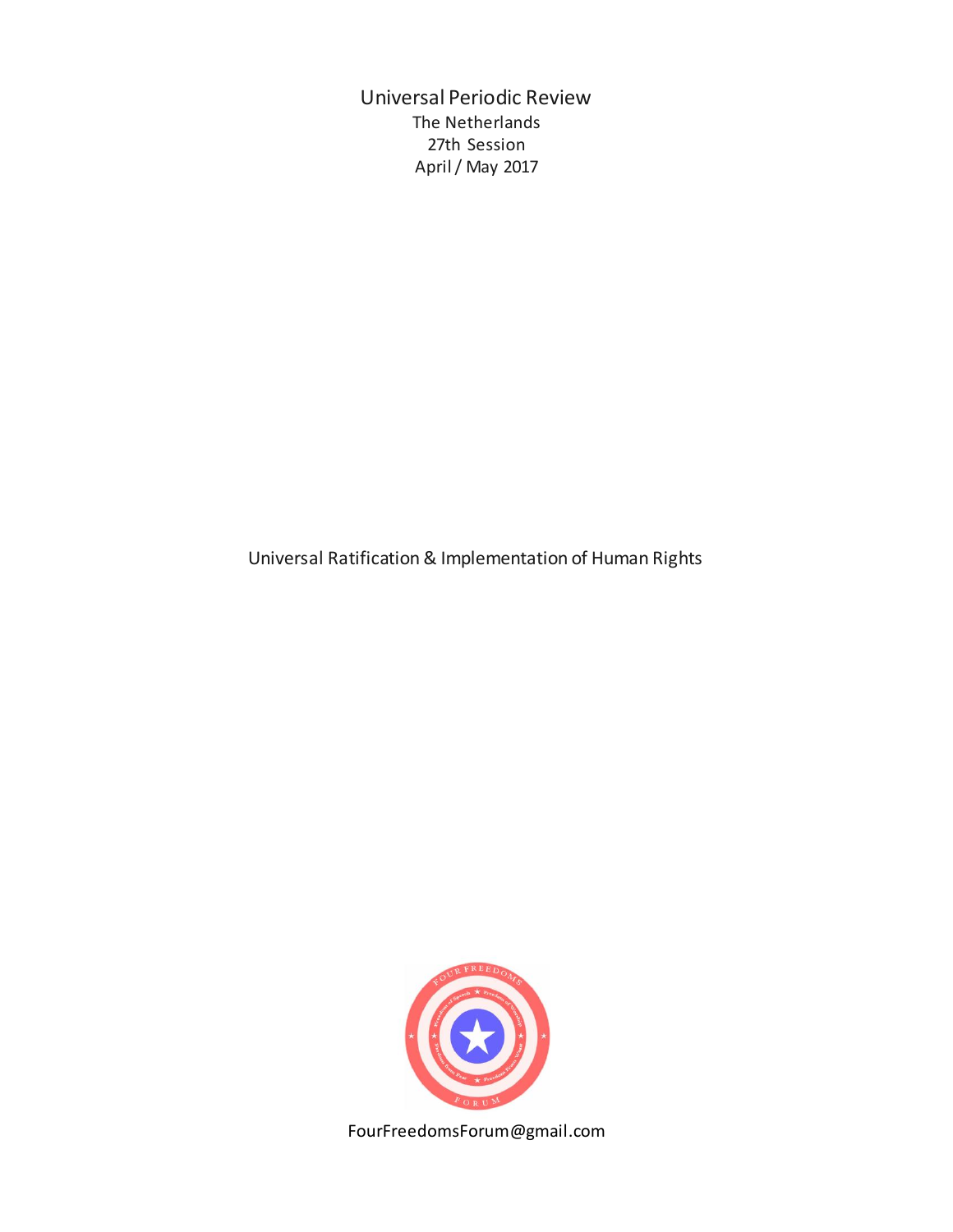Four Freedoms Forum is a flame of liberty providing light around the planet with a passion for human rights promotion and protection beginning with human rights education. Inspired by Franklin Delano Roosevelt's Four Freedom State of the Union address as well as the subsequent inclusion of human rights in the United Nations Charter and the creation of the Universal Declaration of Human Rights, Four Freedoms Forum concentrates on coordination of human rights education curriculum at the global civil society, country, city, and community level through public and popular education. Beyond education is the engagement of civil society to promote the creation of a World Court of Human Rights to prevent future harms to humanity.

Regarding Netherlands, he rule of law is a significant pillar for sustained peace and prosperity.

Issue: Rule of Law Through Ratification of International Instruments; Realize Human Rights Through Support of Regional Human Rights Institution and Support for a World Court of Human Rights

Questions:

What are major challenges to ratify UN human rights treaties and reporting to the UN human rights treaty bodies? Please cite how global civil society such as Four Freedoms Forum can assist to improve one's ratification and implementation of UN human rights instruments through participatory process?

How will state increase its involvement in regional human rights instruments and institutions before the midterm review?

How does the state plan to implement Universal Declaration of Human Rights Art 28, "Everyone is entitled to a social and international order in which the rights and freedoms set forth in this Declaration can be fully realized."?

Would the state be a supporter of a Global Bill of Rights with an International Court of Human Rights at the UN Human Rights Council?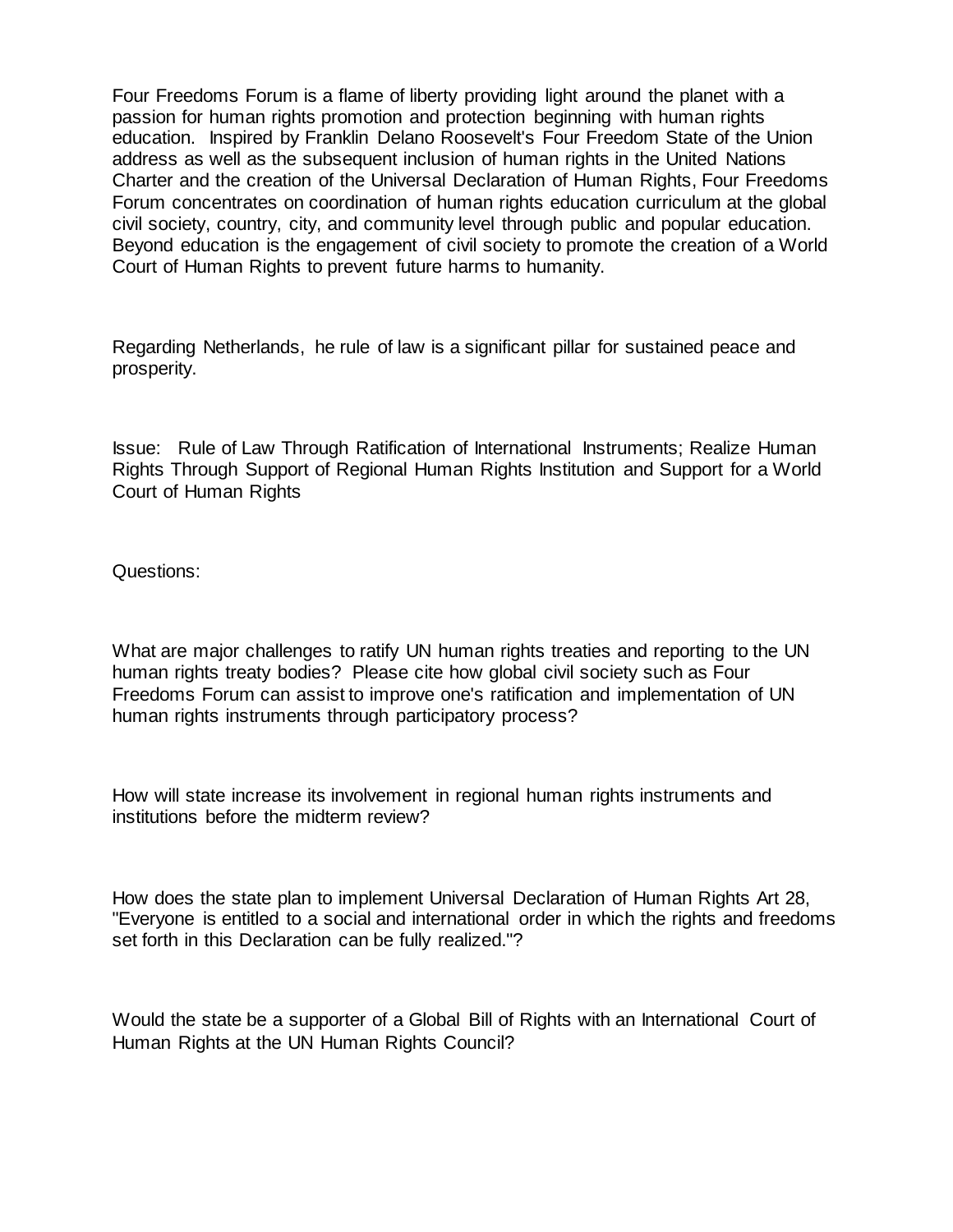Recommendations:

Provide roadmap and cite timetable to ensure ratification of all United Nations human rights treaties as well as acceptance of UPR recommendations.

Issue open invitation for the UN Human Rights special procedures and process to partner with civil society to implement recommendations from the country visit reports.

Share role and next steps to support a regional human rights mechanism that can provide avenue for advocacy for civil society to realize rights. Cite the level of commitment and seriousness by the state to enlarge the regional efforts to a universal scale?

Provide examples of states leadership regarding legally enforceable fundamental rights in own country and an evolution of international instruments and institutions

Reach out and request volunteer assistance for capacity building to ratify and realize human rights with Four Freedoms Forum that will provide professional training and legal knowledge to ensure positive experience that strengthens state to take human rights temperature.

## **Conclusion**

The rule of law through ratification and timely reporting of international human rights instruments is important pillar for peace in each state. It is a positive process to prevent human harm. The creation of regional human rights mechanisms can contribute to country well-being providing tool to transform nation. Eventually, a world court of human rights is the next step to secure human rights for all.

Four Freedoms Forum aspires to initiate action that transforms the commitment among countries and global civil society to create accountability. Four Freedoms Forum focuses on protection and prevention through the implementation of an international bill of rights through a World Court of Human Rights.

Four Freedoms Forum mobilizes humanity based on hope and the potential for human